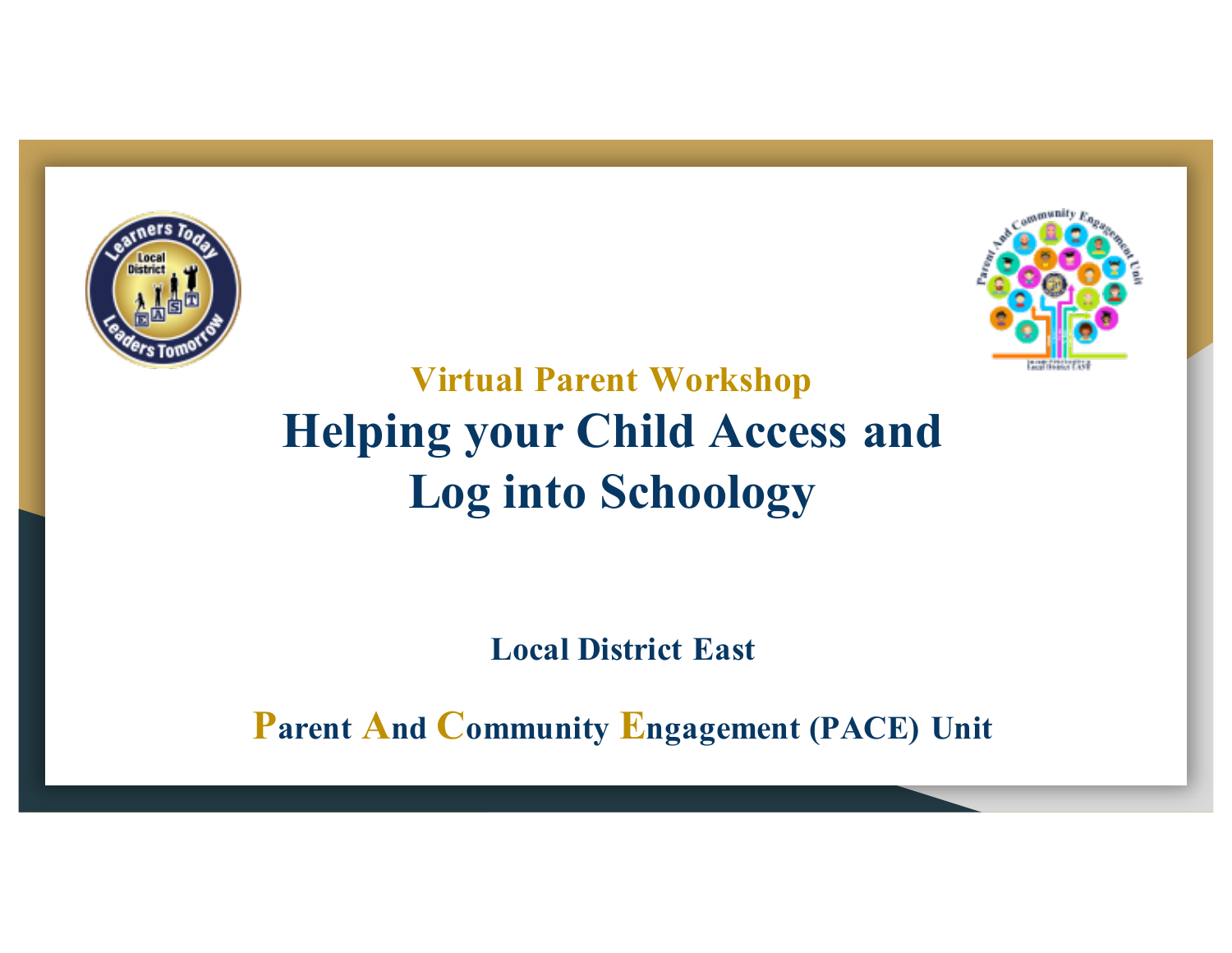

**Local District East** 

**Parent And Community Engagement (PACE) Unit**



*Welcome!* 

**Elsa Tinoco, Parent and Community Engagement Administrator Laura Bañuelos, Parent Educator Coach Veronica Ciafone, Parent Educator Coach**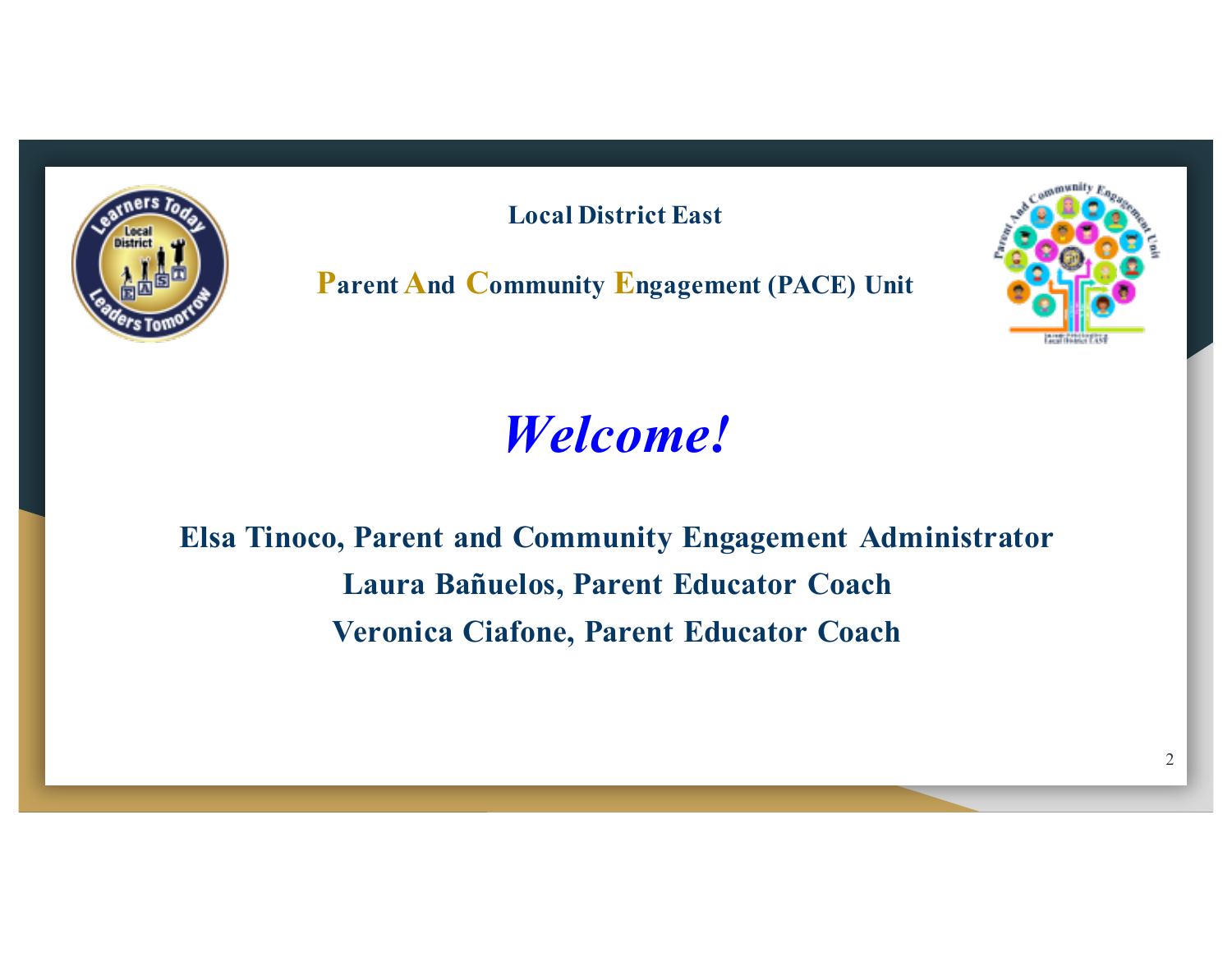### **Question and Answer Feature**

- Thank you for joining us!
- Please use the Q & A  $\begin{array}{|c|c|c|c|c|c|} \hline \text{•} & \text{feature to ask questions.} \hline \end{array}$

● We will have a *Question & Answer* session at the end.

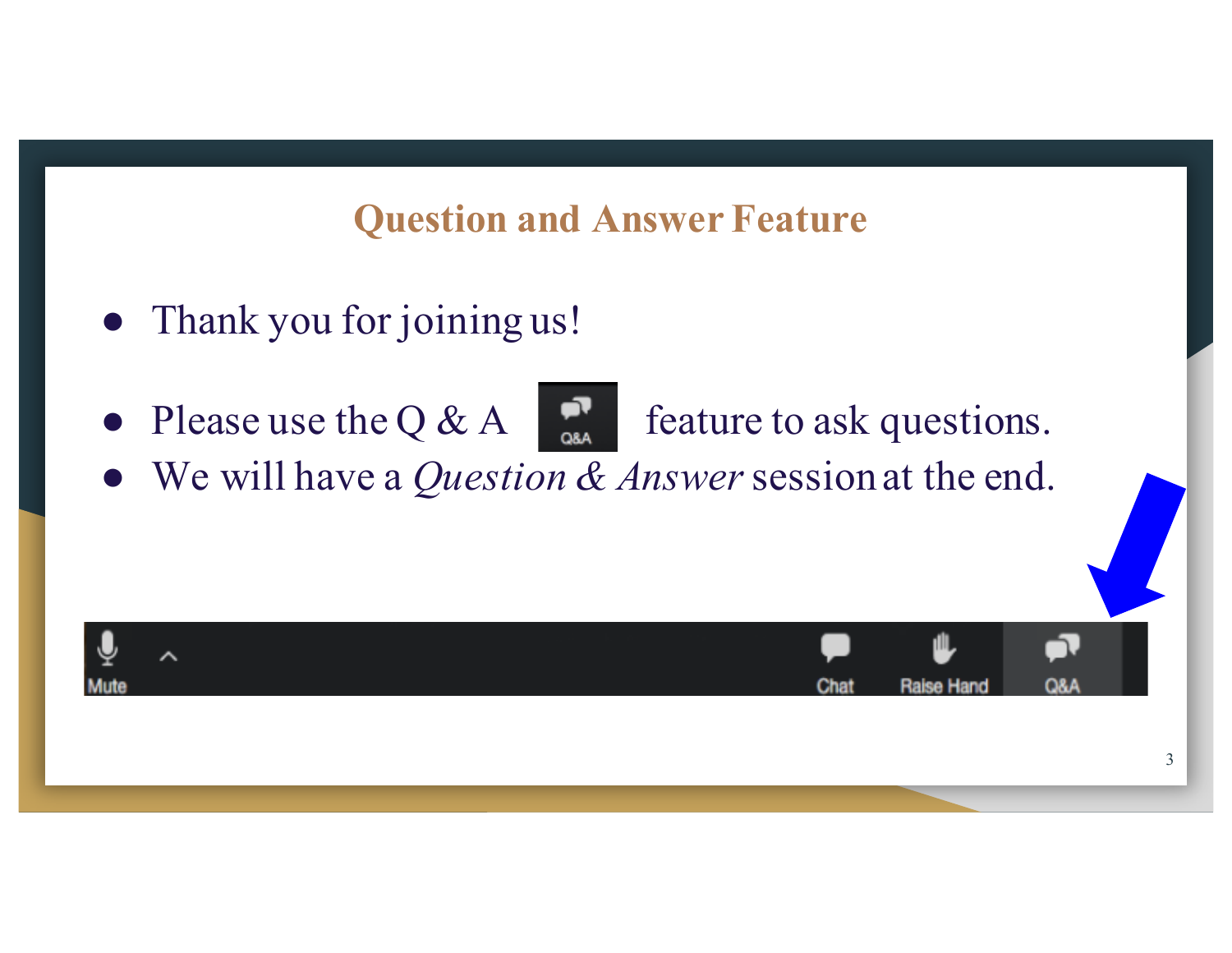



## **Local District East**

### **Parent and Community Engagement**



**Elsa Tinoco-Enciso Administrator** of Parent and Community Engagement



**Laura Bañuelos PACE Coach** 



**Verónica Ciafone PACE Coach**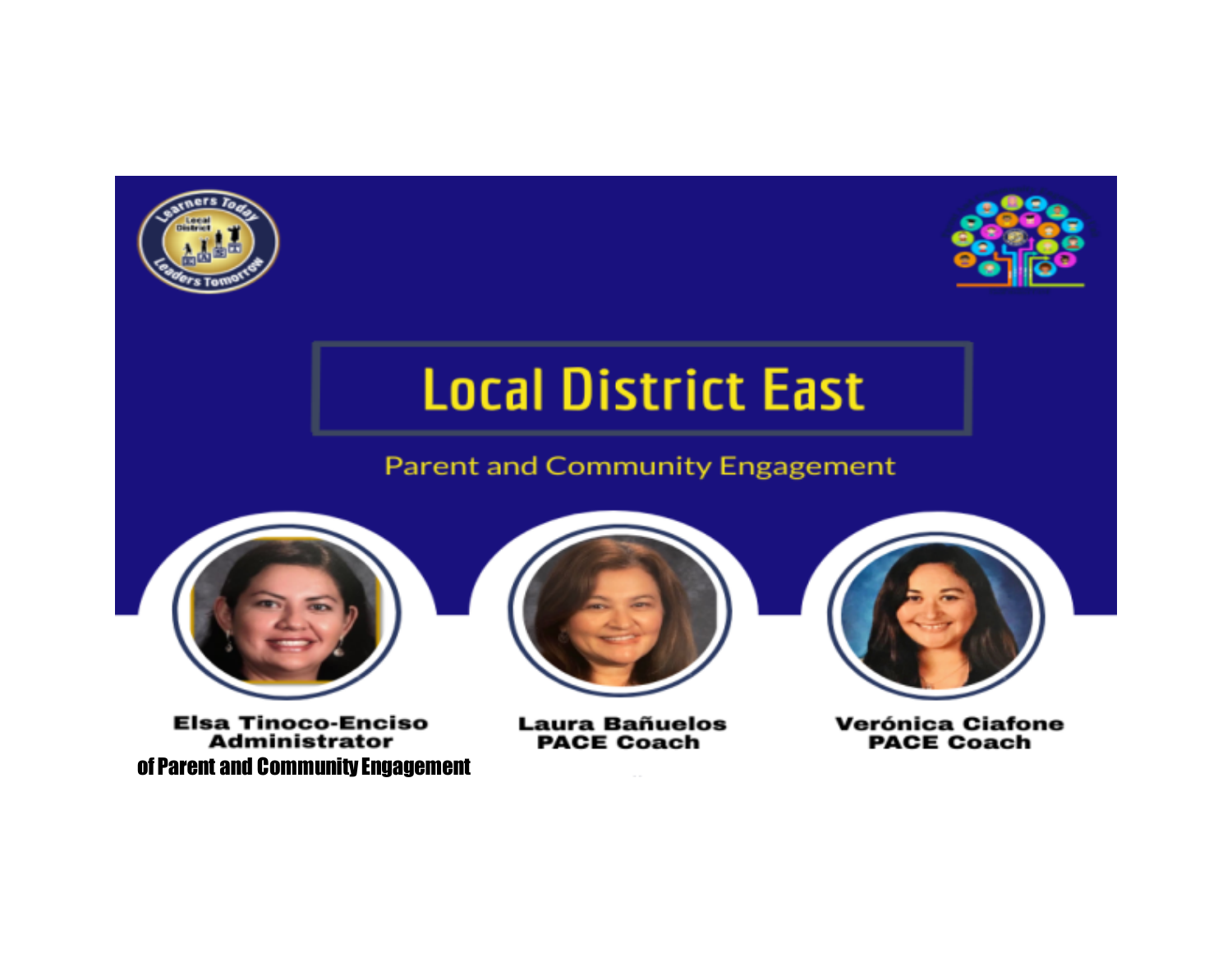## **Learning Objectives**

Participants will learn about:

- How to help their son/daughter access Schoology
- How to log into Schoology as a student
- Available job aids (guides) to help students log into Schoology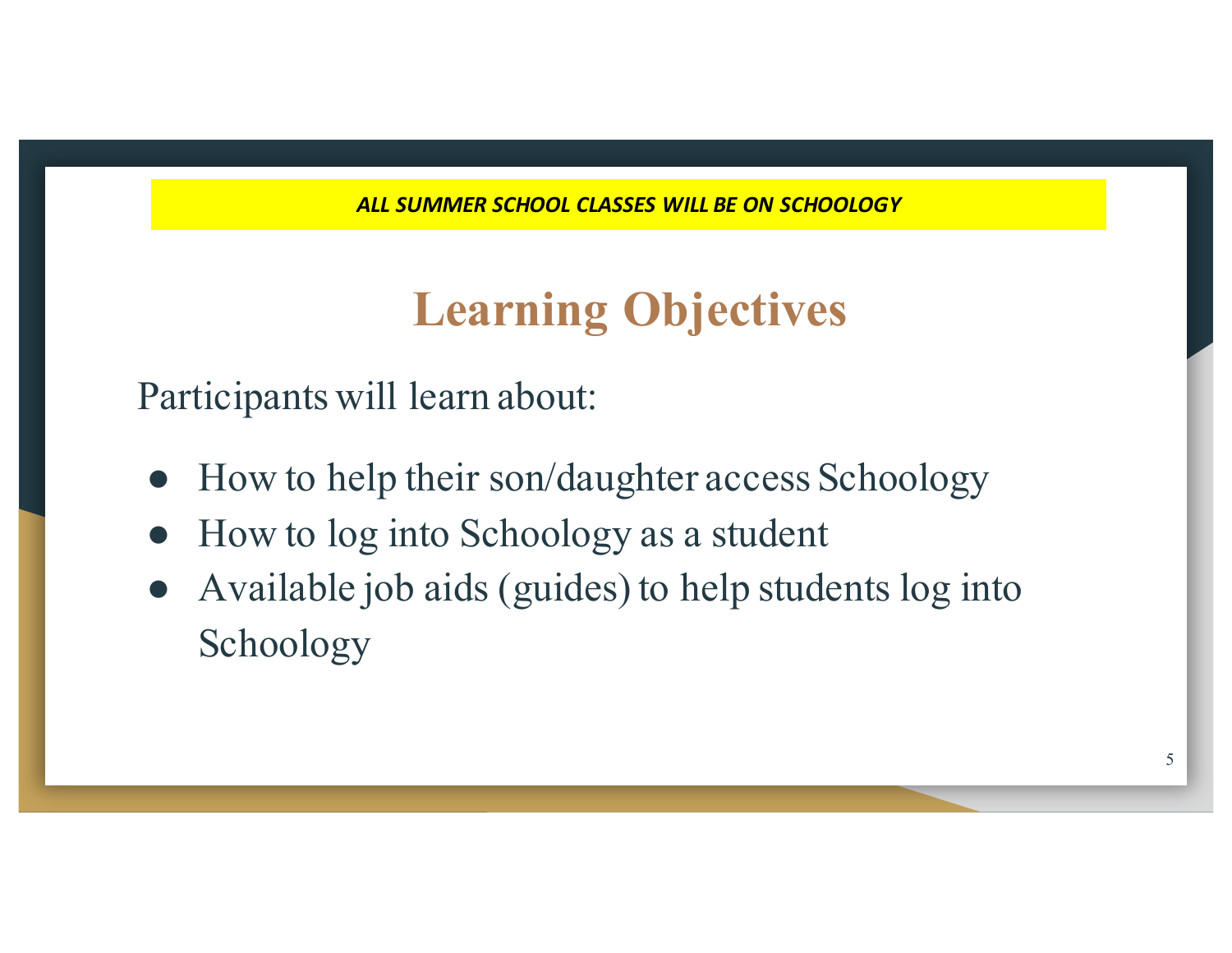*ALL SUMMER SCHOOL CLASSES WILL BE ON SCHOOLOGY*

**Access to this Presentation**

- We invite you take pictures of slides.
- This information will be available to school staff.
- We will post this presentation on the



**Local District East Parent and Community Engagement PACE Website Link:** 

## **bit***.***ly***/***LDEastPACE**

Or https://achieve.lausd.net/Page/9211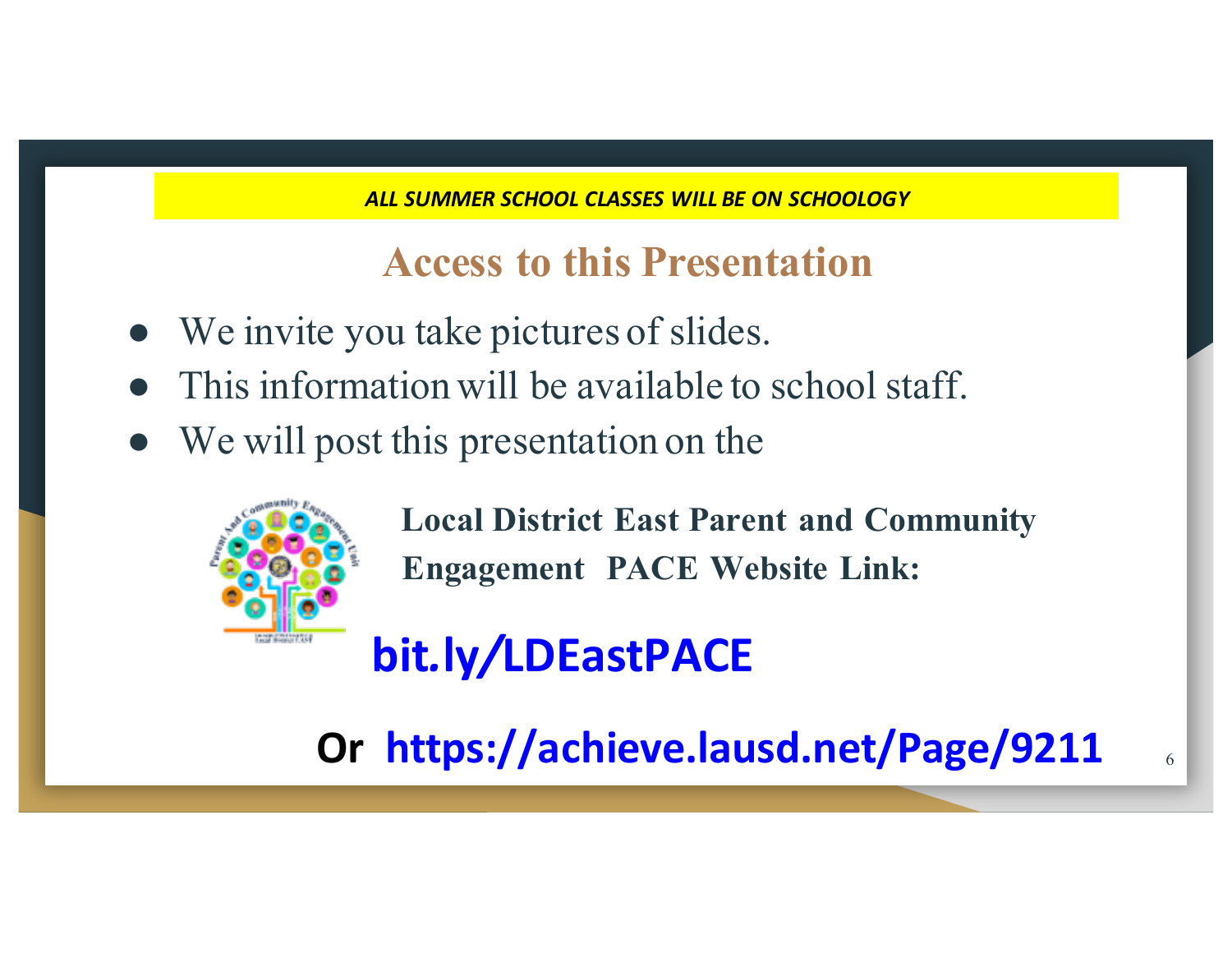### **Accessing Schoology as a Student**

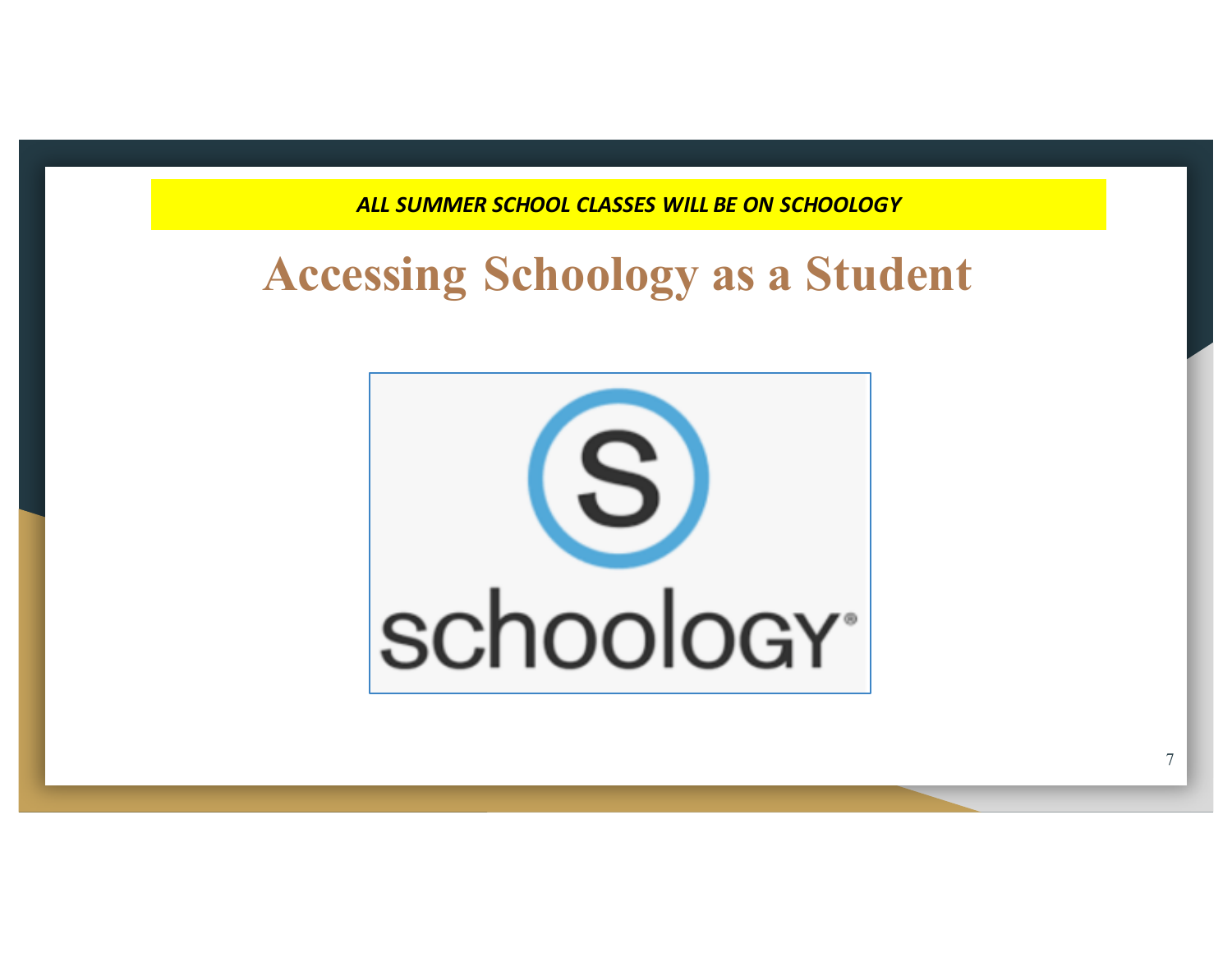## **Accessing Schoology**

# Ims.lausd.net

### Q Schoology

### Schoology - Search with Google

- Home | Schoology https://ins.lausd.net
- 8 LD East Parent and Family Center Staff Resources | Schoology https://ins.lausd.net/group/2006509841/mate
- 8 LD East Parent and Family Center Staff Resources | Schoology https://ins.lausd.net/group/2006609841/mate
- 8 LD East Parent and Family Center Staff | Schoology https://ms.lausd.net/group/2006509841
- Home | Schoology https://ins.lausd.net/home
- Q schoology auhsd
- Q schoology lausd
- Q schoology login
- Q schoology lausd.net

| Google | X<br>schoology lausd                                                                                                                                              |  |
|--------|-------------------------------------------------------------------------------------------------------------------------------------------------------------------|--|
|        | 四 Books 图 News 日 Images : More<br>QM.<br>Settings<br>Topis                                                                                                        |  |
|        | About 50,200 results (0.25 seconds)                                                                                                                               |  |
|        | Ins.lausd.nit v                                                                                                                                                   |  |
|        | Schoology - LAUSD.net                                                                                                                                             |  |
|        | No information is available for this page.<br>Learn why                                                                                                           |  |
|        | parentws.lausd.net / parentauthen / schoologyPloker =                                                                                                             |  |
|        | Schoology Login - lausd                                                                                                                                           |  |
|        | LAUSD. Español. To Login to the Learning Management System, Schoology, piezae select an<br>aption below: Parents Students Employees #2 Students.                  |  |
|        | achieve lausd net i site v                                                                                                                                        |  |
|        | Schoology - lausd                                                                                                                                                 |  |
|        | Home - About Las Angeles Unified. * District Information - Resources - Local Districts -<br>Instructional Calendars . LAUSD Maps . Fingertip Facts . Core Beliefs |  |
|        | signan.lausd.net > adfs + idpinitiatedsignon +                                                                                                                    |  |
|        | LAUSD Schoology - Sign In                                                                                                                                         |  |
|        | LAUSD. False. You are not signed in. Sign in to this site. Sign in to one of the following sites:                                                                 |  |

Amazon\_Business - Prod, APEX Learning (DEV), AppDynamics - ..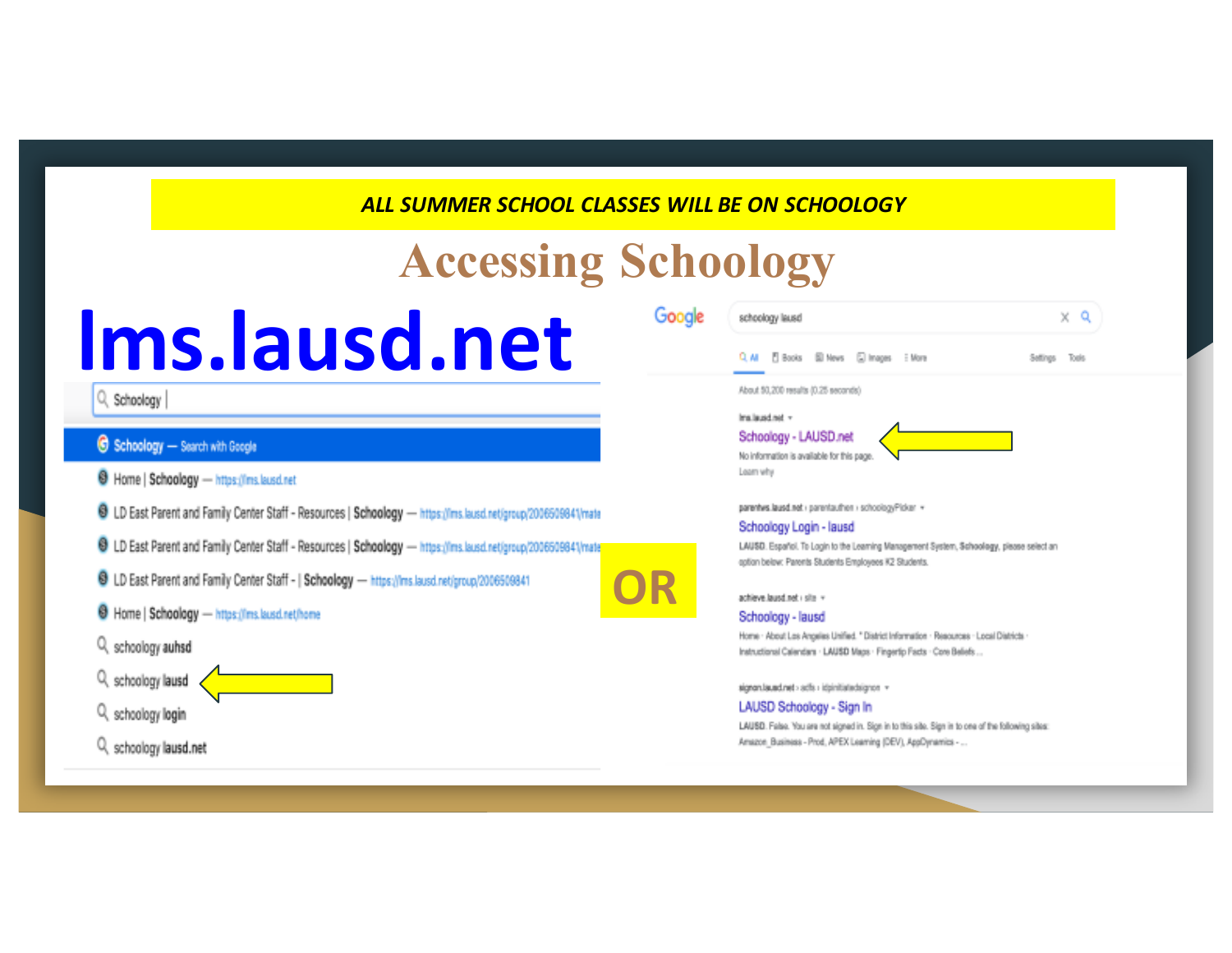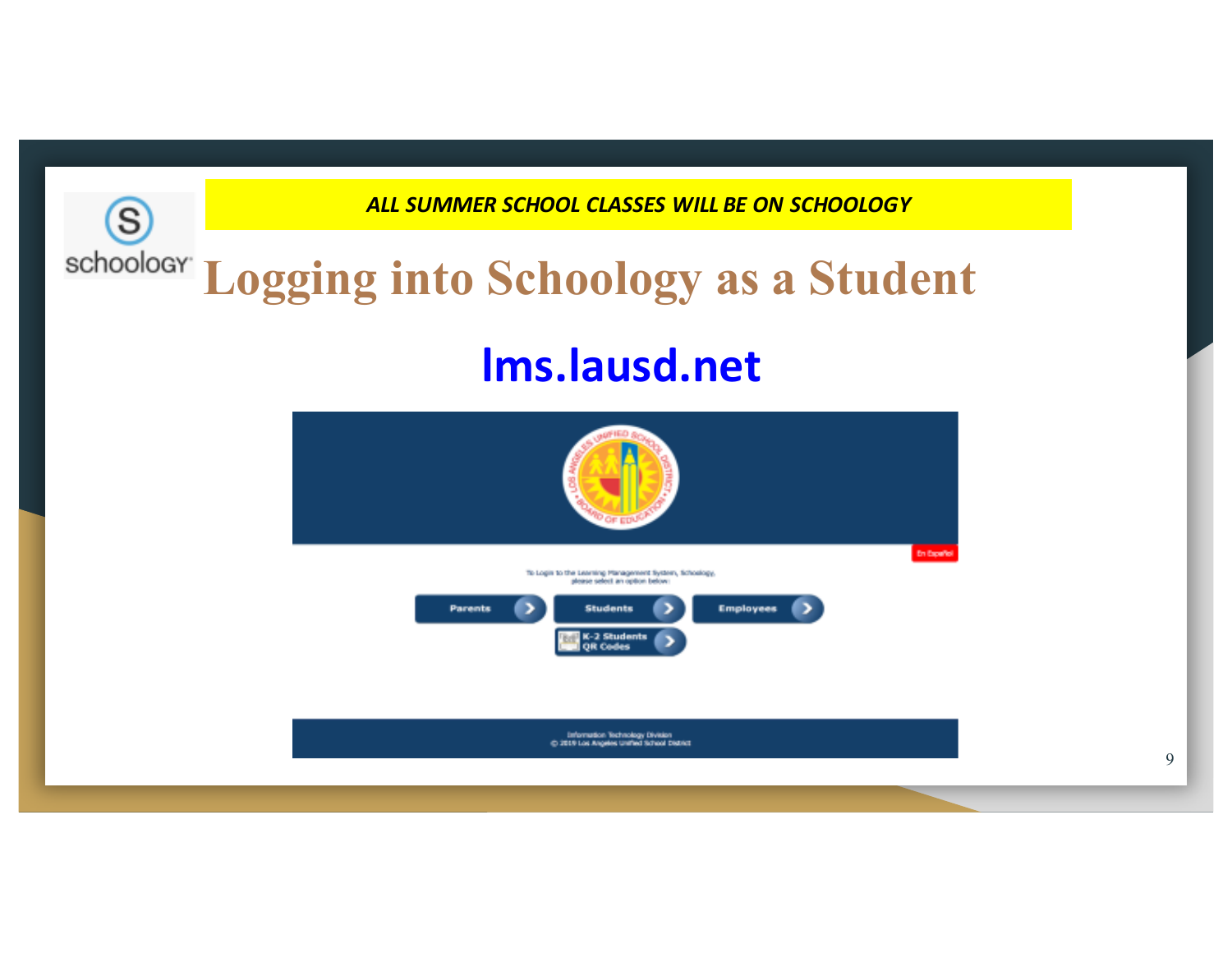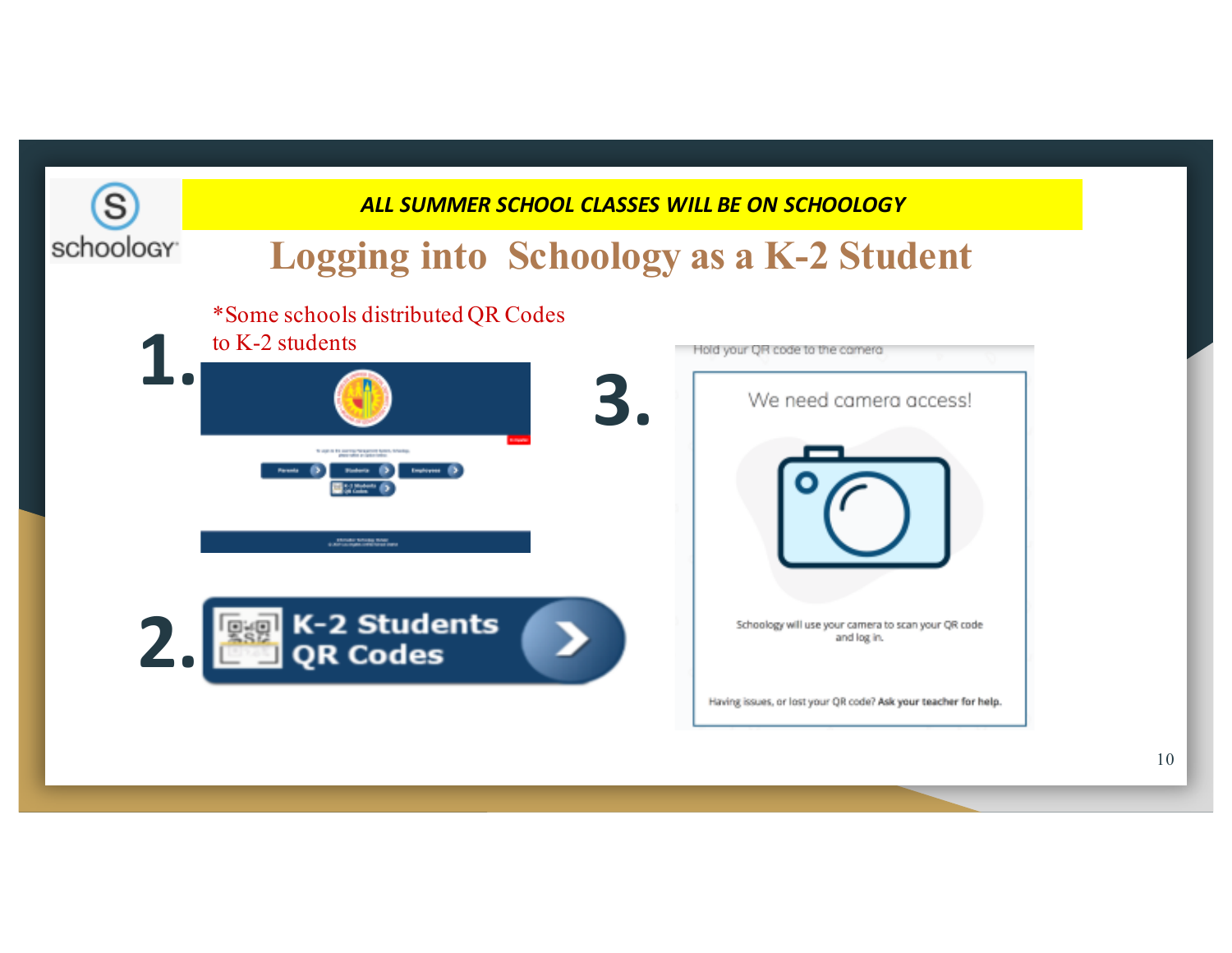## **First Time Activation and for Password Reset**

**https://mylogin.lausd.net/Student**

| District Id       |      |        |     |  |
|-------------------|------|--------|-----|--|
| <b>Birth Date</b> |      |        | yy) |  |
| Student PIN       |      |        |     |  |
|                   | Next | Cancel |     |  |
|                   |      |        |     |  |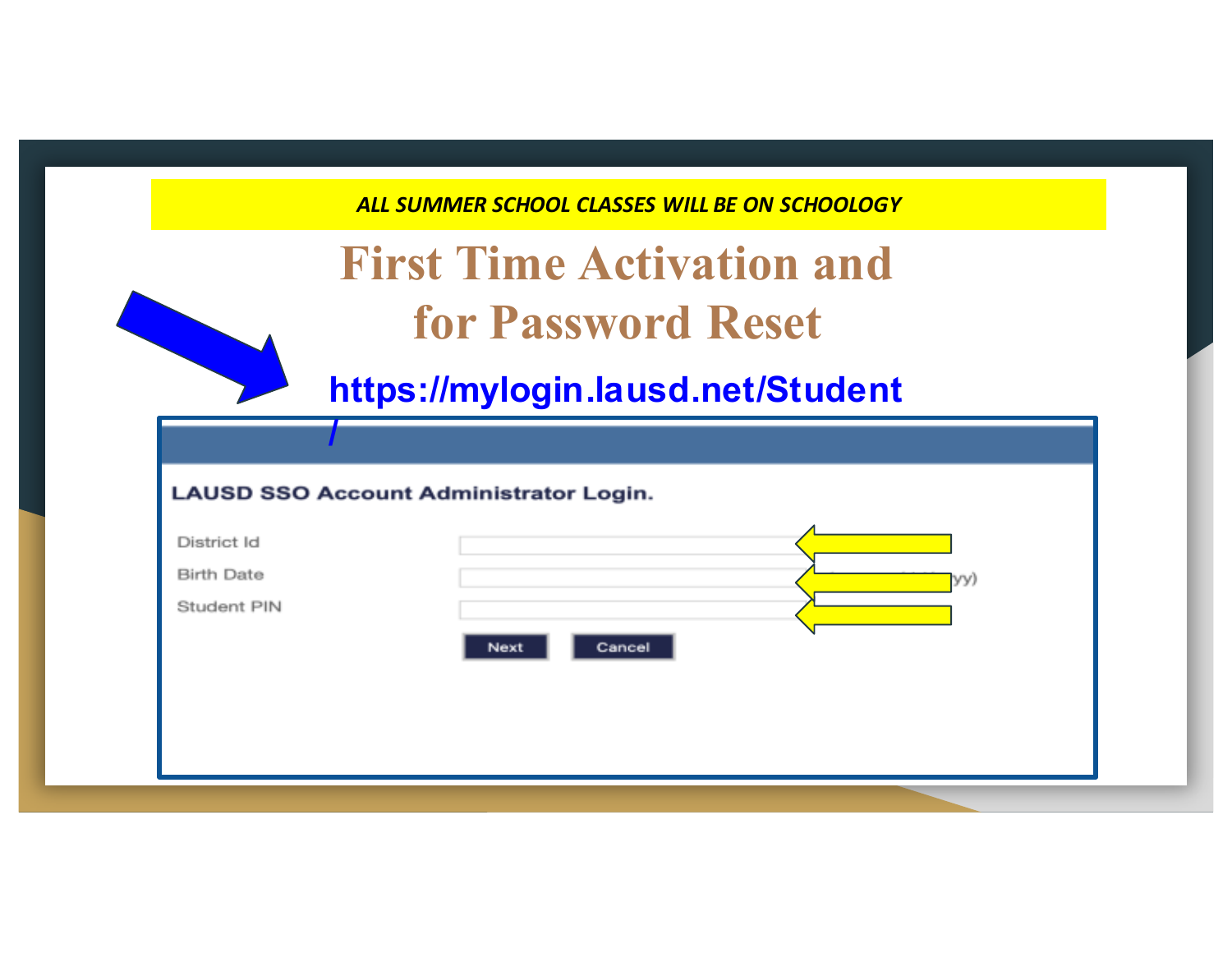



#### Schoology: Student Sign in

Courses are essential for the online classroom. Signing into Schoology provides students access to courses and ta instructor's course work. Schoology gives students an opportunity to continue their learning outside of their school's instructional time.

#### Wey Must I Do Tres?

Use this procedure to have students access the Learning Management System (LPIS) Schoology. This precedure will allow students to access courses and instructor's materials.

#### **BIFORE YOU GET STANTED**

- 1. Ensure student has a LAUSD MyMail email account.
- A list of student email accounts can be accessed through MyData.
- o The school email sub-administrator can assist students who do not have an email account. 2. If students have forgotten their password or need to reset their password, they can go to
- https://mylogin.lausd.net/Student/ to reset their passwords.
- 3. Verify access to Schoology at Irreleved.net

#### Step 1 Go to implausdingt and click on Student.

Step 2 Enter MyMail email address and password.

- Step 3 Click Sign In.
- Step 4 Select the Courses drop down menu in the top menu.

Step 5 Select desired Course.



Thank you PLS team for these job aids.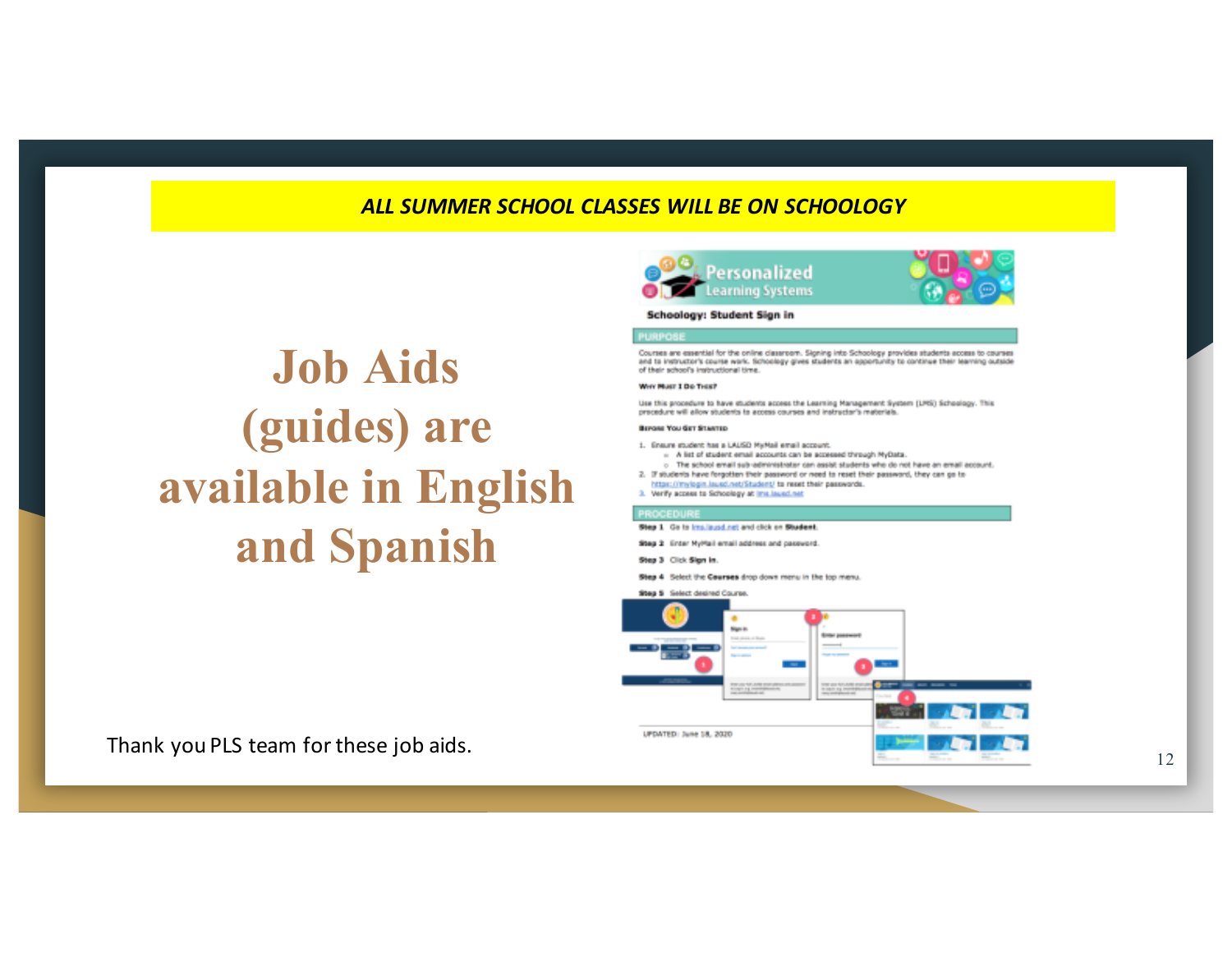### **English Video: How to Log into Schoology**

### Helping Your Child Log into Schoology (English)

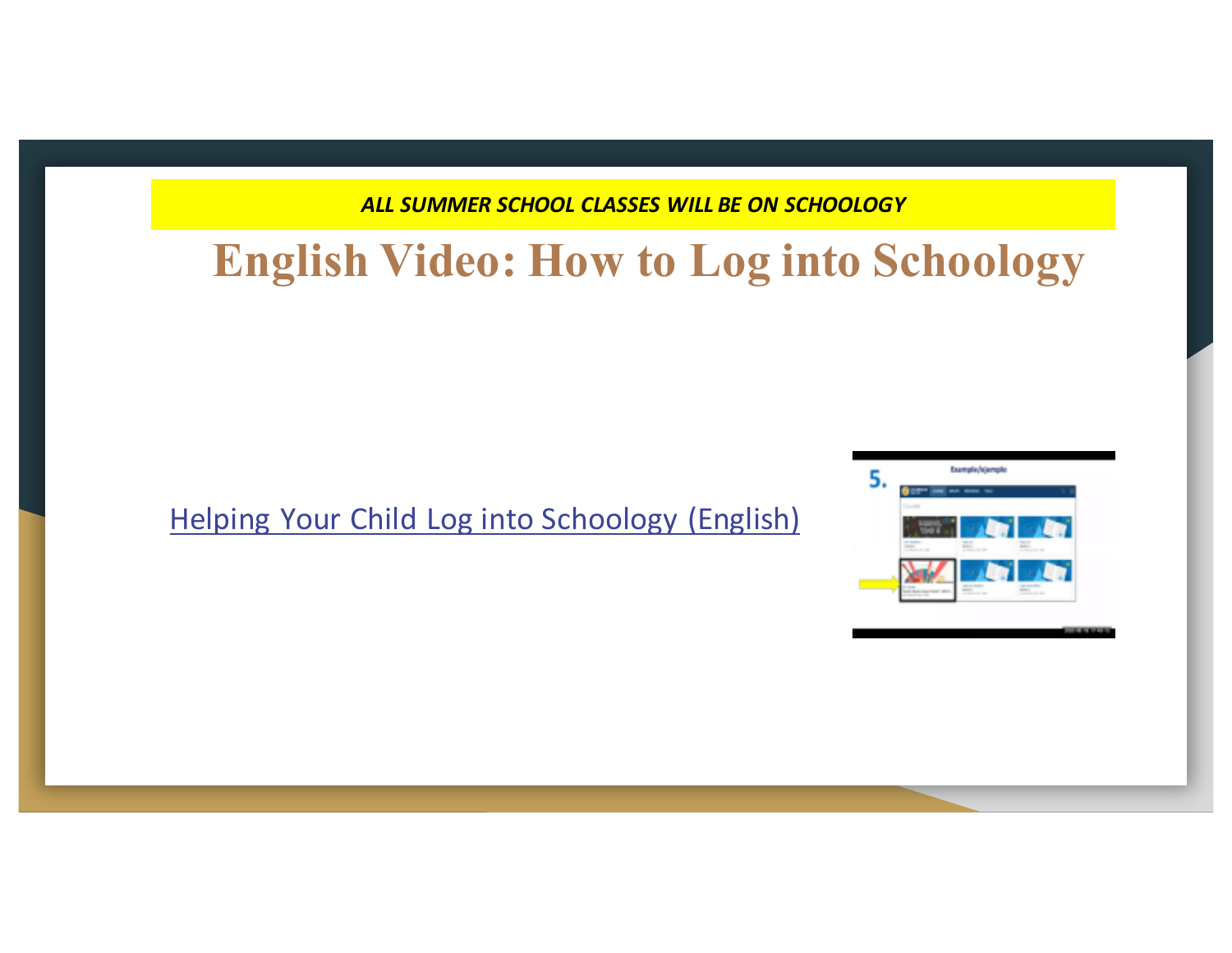**Access to this Presentation**

- We invite you take pictures of slides.
- This information will be available to school staff.
- We will post this presentation on the



**Local District East Parent and Community Engagement PACE Website Link:** 

## **bit***.***ly***/***LDEastPACE**

**Or https://achieve.lausd.net/Page/9211**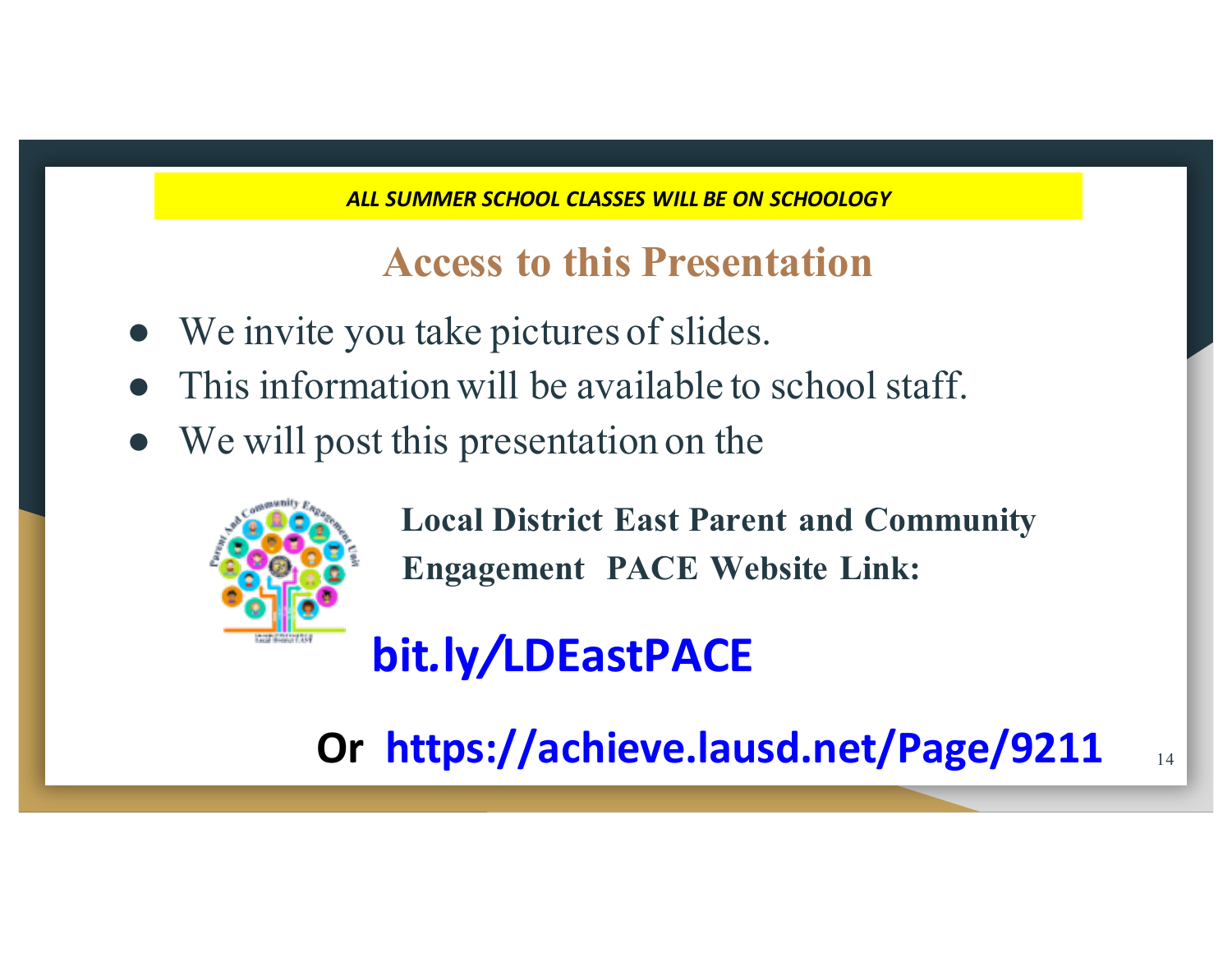

# Question and Answer Session